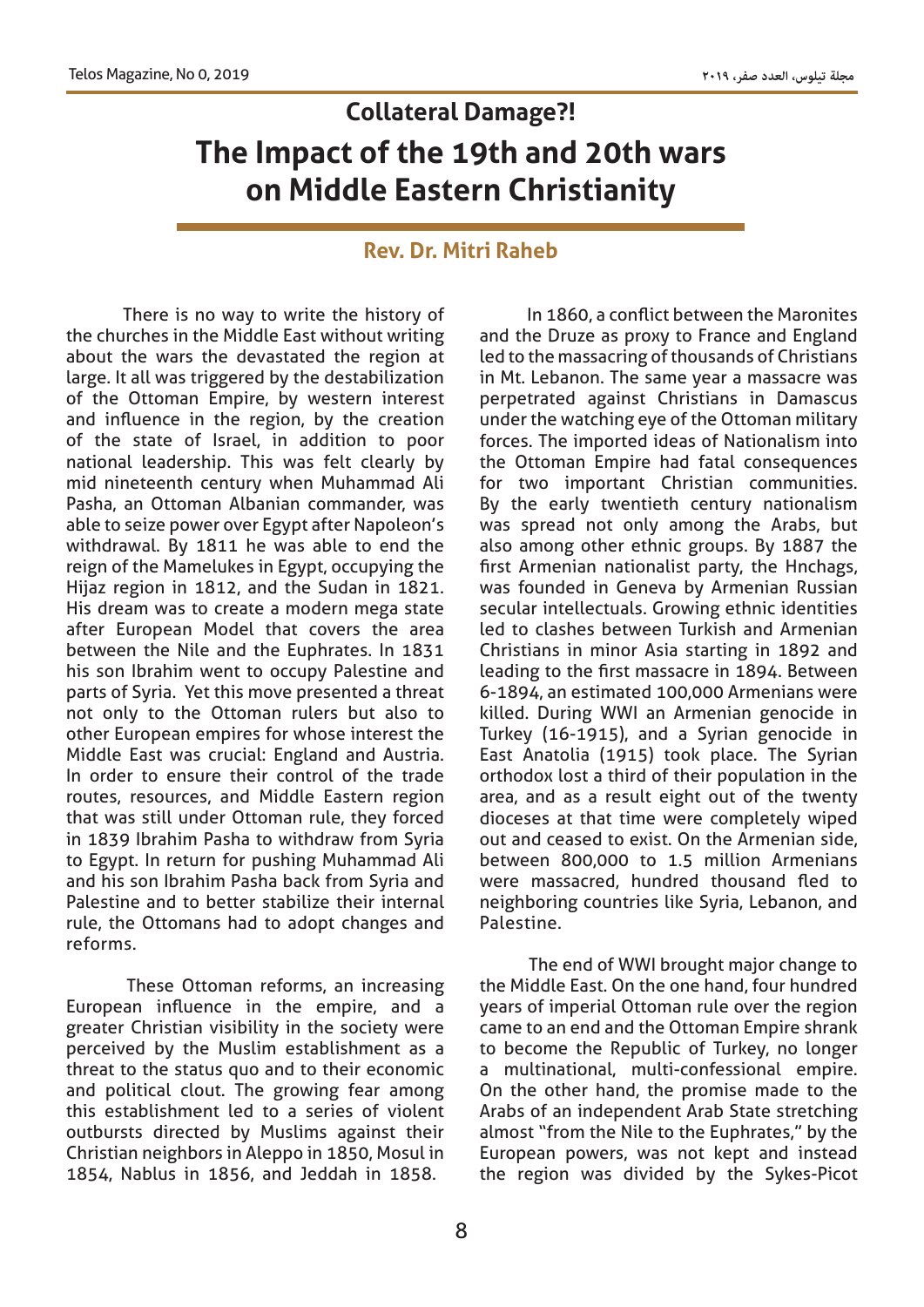**Collateral Damage?! The Impact of the 19th and 20th wars on Middle Eastern Christianity** 

#### **Rev. Dr. Mitri Raheb**

Agreement into a series of artificial states whose boundaries were drawn to suit the interests of the two victorious western empires. France took mandatory control over what became Syria and Lebanon while Iraq, Palestine and Transjordan came under the British Mandate, in addition to Egypt which was still under British rule. The British not only failed to keep their promises but the Balfour Declaration gave Palestine to the Zionist movement, thus paving the way for Palestine's colonization. The mandate in Iraq, Syria, Jordan, and Lebanon was to "prepare" those countries for independence, the mandate for Palestine, however, aimed at establishing a national home for the Jewish people as promised by Balfour.

 During WWI the Christian community in Palestine lost %13 of its total population due to migration. Bethlehem, a Christian town lost %50 of its populace while the neighboring Christian town of Beit Jala lost %30 of its inhabitants. Most of those Christians migrated to Latin and South America. The same is true for the Christians of Lebanon where the annual rate of migration between 1914 - 1900 was 15,000 persons %85 of whom were Christians.

 The era between the two world wars brought major changes to the Assyrian community in Iraq, who were unhappy with the British handing the country in 1932 to a Sunni dominated government. Their call to an autonomy within a United Kingdom of Iraq led to the Mosul massacre in 1933, and to the emigration of large numbers of Assyrians, including the Catholicos himself to Chicago.

 The Arab-Israel War of 1948, that resulted in an organized ethnic cleansing of Palestinians, also had catastrophic consequences for the 700,000 Palestinians who were driven out of their homes and instantly became refugees. Among them were more than 50,000 Christians. In the War of %35 ,1948 of all Christians living in Palestine lost their possessions, their work, their land and their houses. Several Christian villages, like Igrit and Bi'rim, were bombed to the ground by Israeli planes. The decline of the

Christian population was quick and striking in Christian cities like West Jerusalem (about %88), Haifa (some %52) Jaffa (about %73), Ramlah (about %40), and Lydda (approximately %70). Almost half of the Palestinian Christian refugees fled to Lebanon. The other half settled in the West Bank and Jordan. The percentage of Christians dropped from around %8 to %2.8 within just a few months.

 The Suez Canal crisis between Britain, France, and Israel on the one hand and Egypt on the other led in 1956 to the nationalization of the Suez Canal by 'Abd al-Nasir. This concept of nationalization spread quickly across the region triggering a process whereby governments began spreading their wings beyond their traditional state areas of influence into the private sector, nationalizing banks, railways, telephone, gas, electricity, and water. This conformed to what was happening worldwide. In many Middle Eastern counties these utilities were owned by foreign companies. Nationalization meant moving the utilities from foreign hands into national hands and from private into public control. Nationalization not only affected private foreign companies, but also numerous local companies owned by Christians. Many Middle Eastern Christians in Syria and Iraq had benefited considerably from the economic growth of the first half of the twentieth century and due to their Western education had become natural intermediaries for foreign companies and brands. Many of them were consequently substantially affected by the policy of nationalization. Nationalization programs were implemented in Egypt, Syria and Iraq. The newly formed independent governments in those countries feared these growing private centers of power. The policy of nationalization also restricted land ownership with land being redistributed and given to small farmers. A considerable number of Christians, especially in Egypt, were among those large landowners. Both private persons and also monasteries lost much of their properties at this time.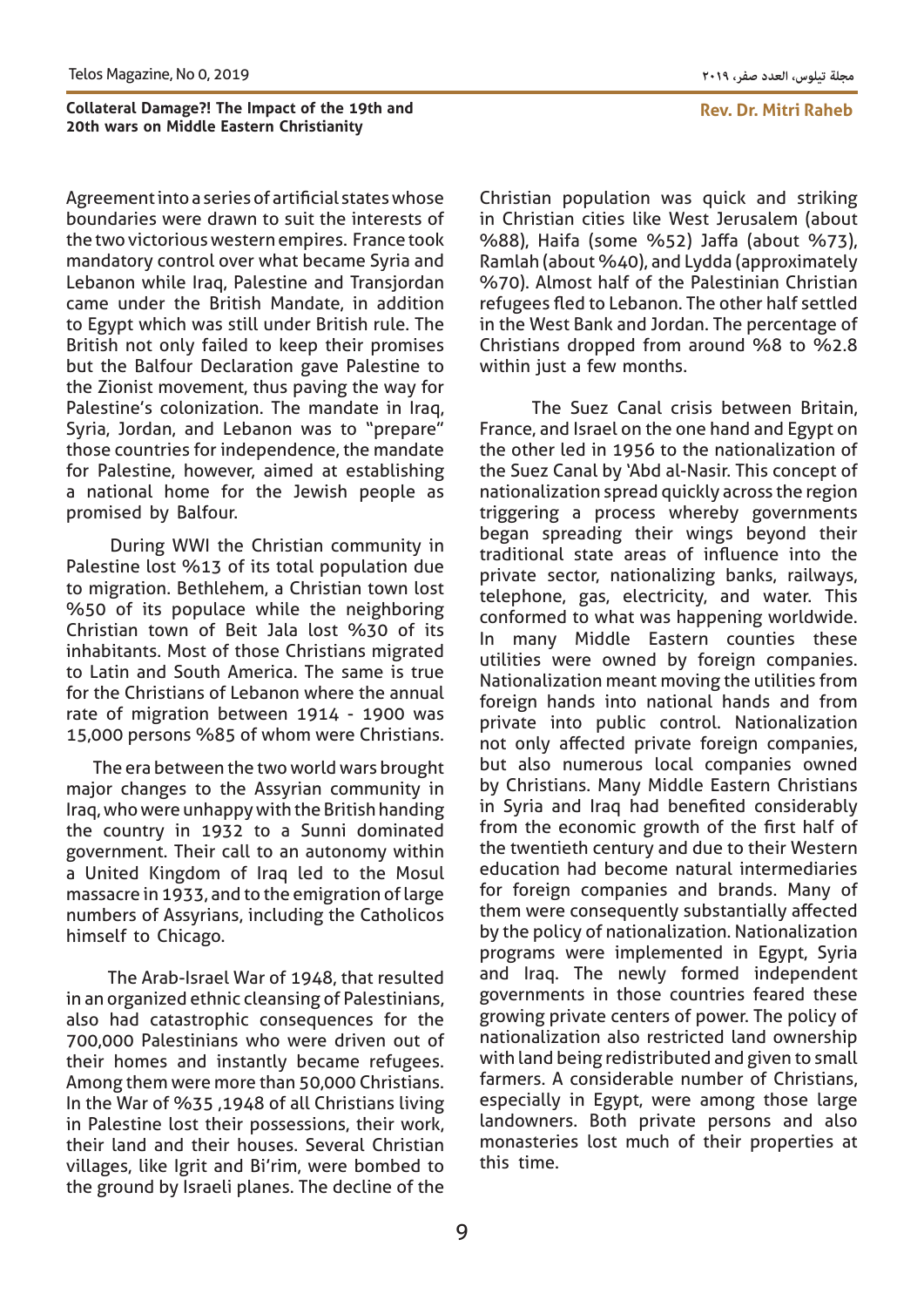#### **Rev. Dr. Mitri Raheb**

## **20th wars on Middle Eastern Christianity**

The impact of Coptic Orthodox education in turn also diminished since almost all schools, out of financial necessity had to be given to the state becoming so-called "subventional schools." In 1974, the Baath government in Iraq nationalized religious schools across the country including all Christian schools. Consequently, many in the Middle East in the 1960s lost much of their land, capital, livelihood, and influence forcing large numbers of them to emigrate.

 The 1967, the Israeli waged war and its occupation of the West Bank and Gaza, and parts of Egypt (Sinai) and Syria (Golan Height), was akin to a political earthquake resulting in several severe aftershocks. These aftershocks took their toll on the Christian communities in the Middle East on many different levels.

Collateral Damage?! The Impact of the 19th and<br>20th wars on Middle Eastern Christianity<br>100th wars on Middle Eastern Christianity<br>education in turn also diminished since almost<br>11L schools, out of financial necessity had<br>1 The 1970s and 1980s were characterized not only by great affluence but also by conflicts and wars that exerted a heavy toll on the Christian communities of the region. From 1975 to 1990 Lebanon was wracked by civil war and the harsh Israeli occupation of southern Lebanon (2000-1982) that proved to be devastating for the country in general and for the Christian community in particular. The seventeen-year war destroyed Lebanon's economy and infrastructure, resulted in thousands being disabled, and produced a quarter of a million fatalities. One million people (%40 of the total population) migrated during the war. While about half of those migrants went to the oil-producing countries of the Gulf, the other half went to Europe, the Americas, Africa, and Australia. While all religious groups were affected by this migration, Christian migrants constituted some %75 of the total. Approximately %47 of the emigrants belonged to the professional and skilled labor categories. This time the migration waves were not just comprised of individuals but of whole families who left everything behind and began looking for another permanent home.

 Iraq was yet another country devastated by war. The Iran-Iraq war from 1988-1980, followed by the invasion of Kuwait in 1991, and the war to liberate Kuwait, the sanctions imposed on Iraq after that, and then the invasion of Iraq by the U.S in 2003 took a major toll on the country in general and on Christians particularly. Many Christians fled Iraq during the Iran-Iraq war often to avoid being drafted into that deadly conflict. Christian migration accelerated after the 1991, mainly to the U.S but also to Europe, Australia, and New Zealand. Sanctions in the 1990s led %30 of the population to emigrate. It is estimated that of the two million Iraqis who emigrated between 2003-1980 an eighth (250,000) were Christians. Following the invasion of Iraq in 2003 over a million additional Christians fled Iraq to neighboring countries like Jordan, while many migrated to North America and Australia. Additionally, there was a substantial migration of Christians within Iraq from the north to the south and later to Irbil.

 Another country that has suffered with seemingly endless civil war is Sudan. Indeed, the history of Sudan from its independence has been marked by division and war. The conflict between the North and the South resulted in two painful civil wars (;1972-1955 2005-1983) while other wars in neighboring countries produced large migrations from the South Sudan to the North, especially to greater Khartoum. Many migrants were Christians. Under Omar al-Bashir's rule, the National Islamic Front of Hassan al-Turabi introduced a top-down Islamization policy based on Sharia Law which was geared mainly towards the Africans in the south, but led many Christians in the North to emigrate escaping sanctions and the deteriorating economic situation.

 And last but not least, the so-called Arab spring was devastating for Syria in general and for Syrian Christianity in particular. It is estimated that the percentage of Christians there had dropped from 10 to %3.

 Wars and de-development bring with them major challenges to the people of the Middle East today.